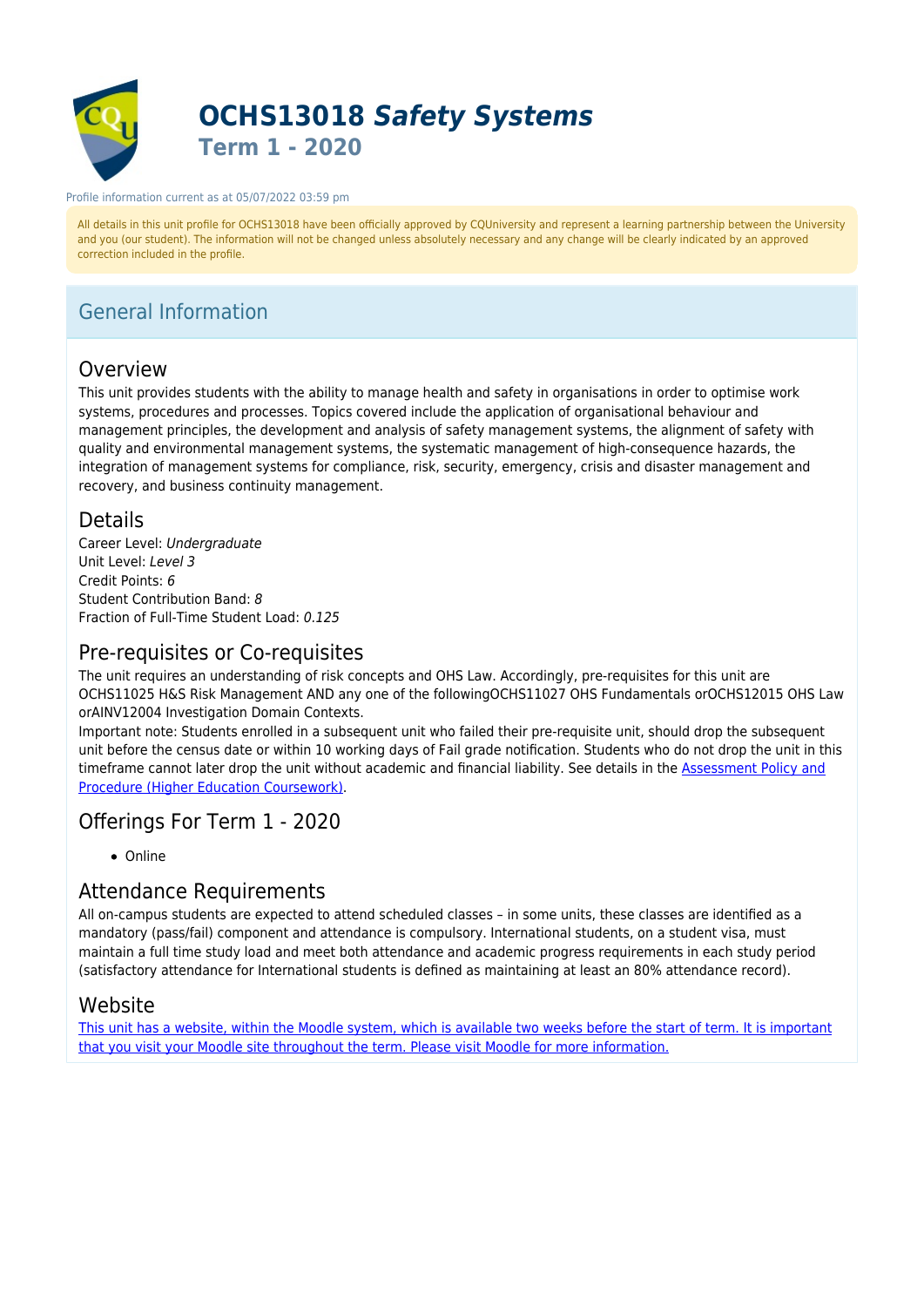## Class and Assessment Overview

### Recommended Student Time Commitment

Each 6-credit Undergraduate unit at CQUniversity requires an overall time commitment of an average of 12.5 hours of study per week, making a total of 150 hours for the unit.

## Class Timetable

**[Regional Campuses](https://handbook.cqu.edu.au/facet/timetables)** Bundaberg, Cairns, Emerald, Gladstone, Mackay, Rockhampton, Townsville

**[Metropolitan Campuses](https://handbook.cqu.edu.au/facet/timetables)** Adelaide, Brisbane, Melbourne, Perth, Sydney

### Assessment Overview

1. **Group Discussion** Weighting: Pass/Fail 2. **Practical and Written Assessment** Weighting: 50% 3. **Written Assessment** Weighting: 50%

## Assessment Grading

This is a graded unit: your overall grade will be calculated from the marks or grades for each assessment task, based on the relative weightings shown in the table above. You must obtain an overall mark for the unit of at least 50%, or an overall grade of 'pass' in order to pass the unit. If any 'pass/fail' tasks are shown in the table above they must also be completed successfully ('pass' grade). You must also meet any minimum mark requirements specified for a particular assessment task, as detailed in the 'assessment task' section (note that in some instances, the minimum mark for a task may be greater than 50%). Consult the [University's Grades and Results Policy](https://www.cqu.edu.au/policy) for more details of interim results and final grades.

# CQUniversity Policies

#### **All University policies are available on the [CQUniversity Policy site.](https://policy.cqu.edu.au/)**

You may wish to view these policies:

- Grades and Results Policy
- Assessment Policy and Procedure (Higher Education Coursework)
- Review of Grade Procedure
- Student Academic Integrity Policy and Procedure
- Monitoring Academic Progress (MAP) Policy and Procedure Domestic Students
- Monitoring Academic Progress (MAP) Policy and Procedure International Students
- Student Refund and Credit Balance Policy and Procedure
- Student Feedback Compliments and Complaints Policy and Procedure
- Information and Communications Technology Acceptable Use Policy and Procedure

This list is not an exhaustive list of all University policies. The full list of University policies are available on the [CQUniversity Policy site.](https://policy.cqu.edu.au/)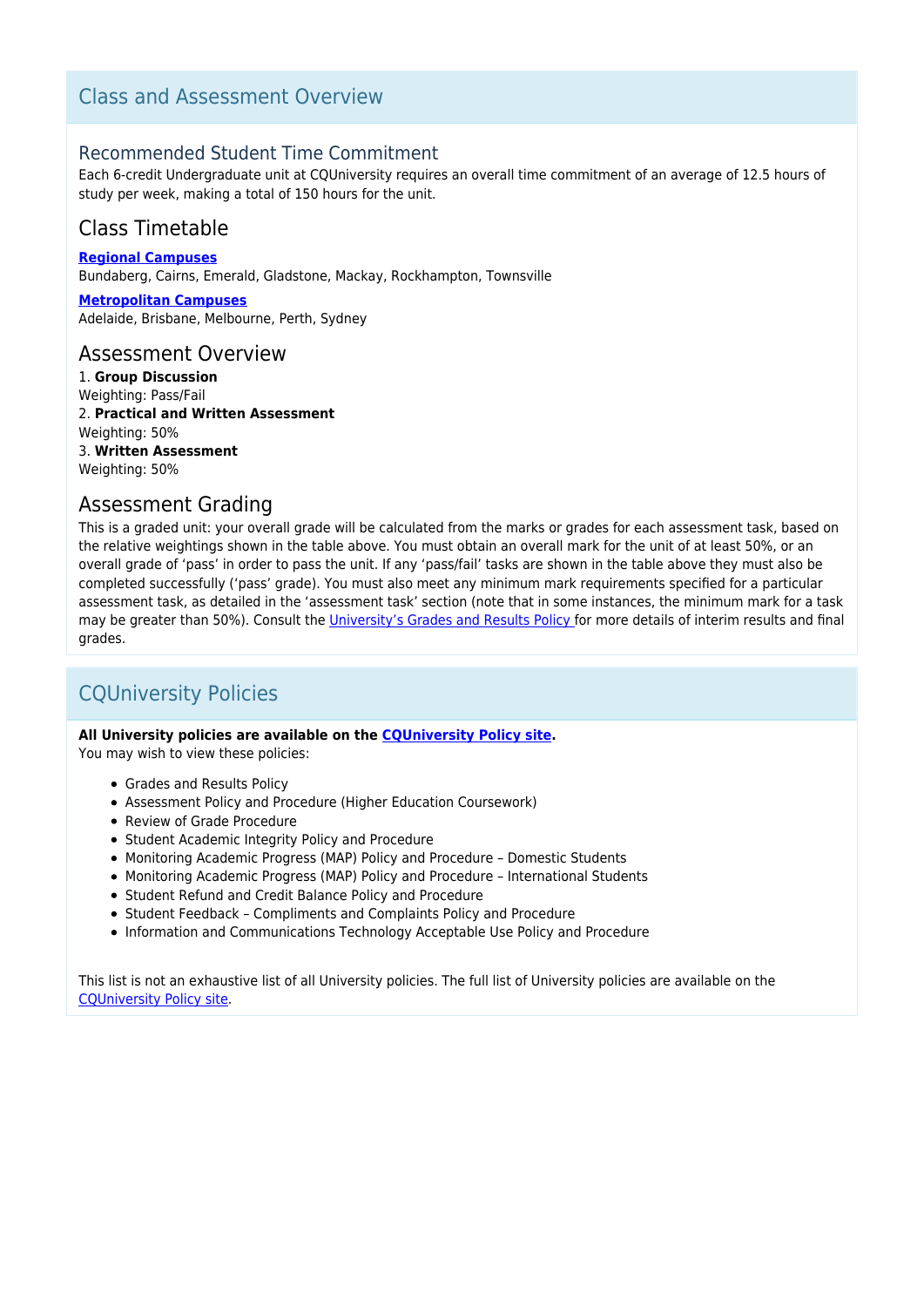## Previous Student Feedback

## Feedback, Recommendations and Responses

Every unit is reviewed for enhancement each year. At the most recent review, the following staff and student feedback items were identified and recommendations were made.

### Feedback from Student feedback.

#### **Feedback**

Appropriate exemplars of previous student's work would aid understanding of the formatting requirements and assist students that are from another discipline.

#### **Recommendation**

Exemplars will be developed for the key assessment pieces.

### Feedback from Reflection

#### **Feedback**

Students are challenged by the complexity of the Assessment tasks.

#### **Recommendation**

Additional enabling tasks will be added to Assessment 1 to support students in their preparation for Assessment 2 and Assessment 3.

# Unit Learning Outcomes

#### **On successful completion of this unit, you will be able to:**

- 1. Employ effective safety management principles across the whole spectrum of risks, including high consequence low probability situations.
- 2. Develop and maintain an organisational health and safety management system.
- 3. Analyse organisational performance against an established health and safety management system and safety plans.
- 4. Evaluate the development, implementation and ongoing review of specific health and safety sub-systems that manage individual high-consequence hazards.
- 5. Recognise and apply methods for ensuring that systems for managing health and safety are integrated effectively with all other critical systems and with relevant organisational operations, maintenance and production systems and documentation.

## Alignment of Learning Outcomes, Assessment and Graduate Attributes

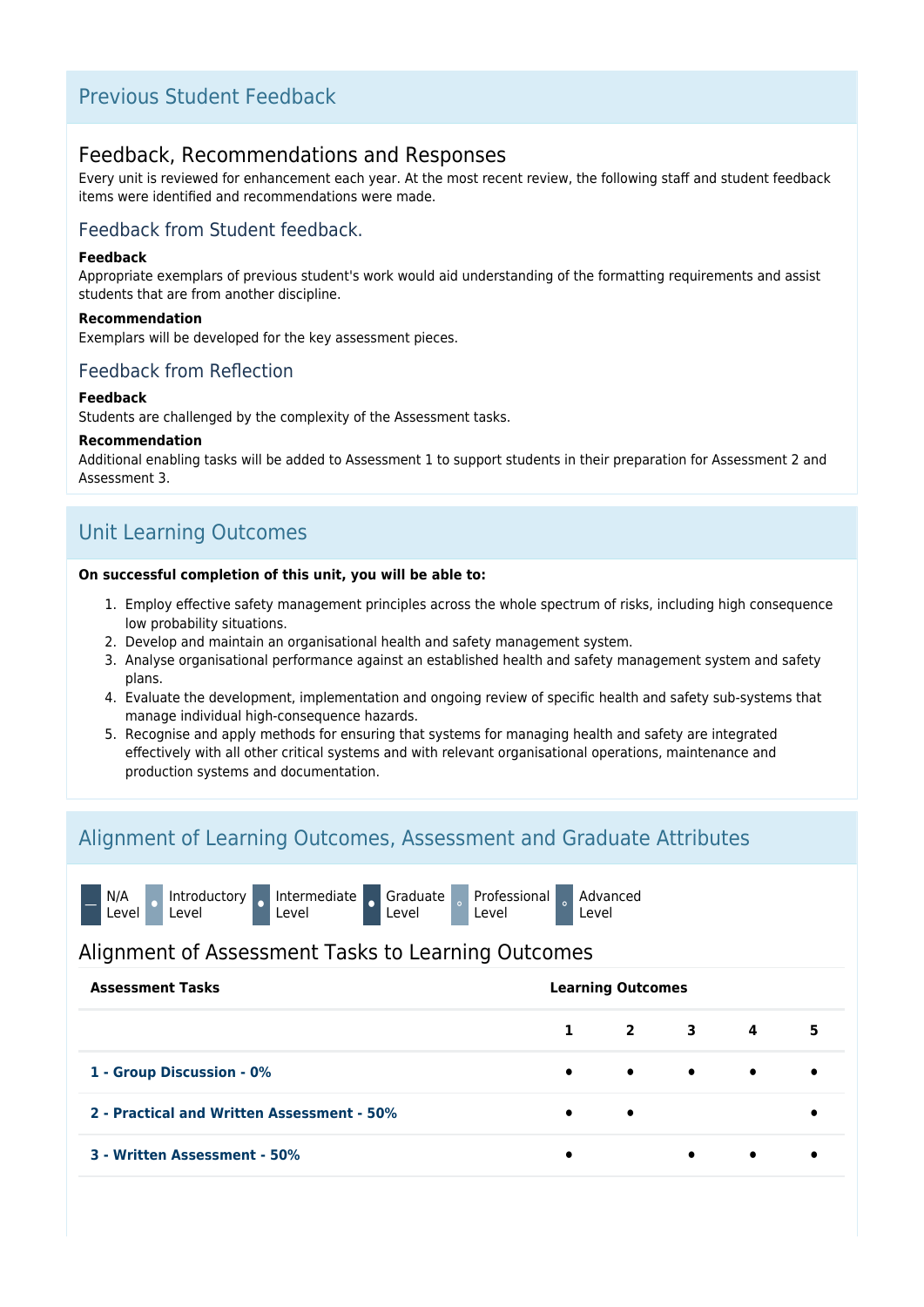# Alignment of Graduate Attributes to Learning Outcomes

| <b>Graduate Attributes</b>                          | <b>Learning Outcomes</b> |             |             |                         |           |
|-----------------------------------------------------|--------------------------|-------------|-------------|-------------------------|-----------|
|                                                     | $\mathbf{1}$             | $2^{\circ}$ | $3^{\circ}$ | $\overline{\mathbf{4}}$ | 5         |
| 1 - Communication                                   | $\bullet$                | $\bullet$   | $\bullet$   |                         | $\bullet$ |
| 2 - Problem Solving                                 | $\bullet$                | $\bullet$   |             | $\bullet$               |           |
| <b>3 - Critical Thinking</b>                        | $\bullet$                | $\bullet$   | $\bullet$   | $\bullet$               | $\bullet$ |
| <b>4 - Information Literacy</b>                     |                          | $\bullet$   | $\bullet$   | $\bullet$               |           |
| 5 - Team Work                                       |                          |             |             |                         |           |
| <b>6 - Information Technology Competence</b>        |                          | $\bullet$   |             |                         | $\bullet$ |
| 7 - Cross Cultural Competence                       |                          |             | $\bullet$   |                         | $\bullet$ |
| 8 - Ethical practice                                | $\bullet$                | $\bullet$   | $\bullet$   | $\bullet$               | $\bullet$ |
| 9 - Social Innovation                               |                          |             |             |                         |           |
| 10 - Aboriginal and Torres Strait Islander Cultures |                          |             |             |                         |           |

# Alignment of Assessment Tasks to Graduate Attributes

| <b>Assessment Tasks</b>                    | <b>Graduate Attributes</b> |           |  |           |  |                      |  |  |
|--------------------------------------------|----------------------------|-----------|--|-----------|--|----------------------|--|--|
|                                            |                            |           |  |           |  | 1 2 3 4 5 6 7 8 9 10 |  |  |
| 1 - Group Discussion - 0%                  | $\bullet$                  | $\bullet$ |  | $\bullet$ |  | $\bullet$            |  |  |
| 2 - Practical and Written Assessment - 50% | $\bullet$                  |           |  | $\bullet$ |  | ٠                    |  |  |
| 3 - Written Assessment - 50%               | $\bullet$                  |           |  | $\bullet$ |  | ٠                    |  |  |

# Textbooks and Resources

## **Textbooks**

**There are no required textbooks.**

## IT Resources

### **You will need access to the following IT resources:**

- CQUniversity Student Email
- Internet
- Unit Website (Moodle)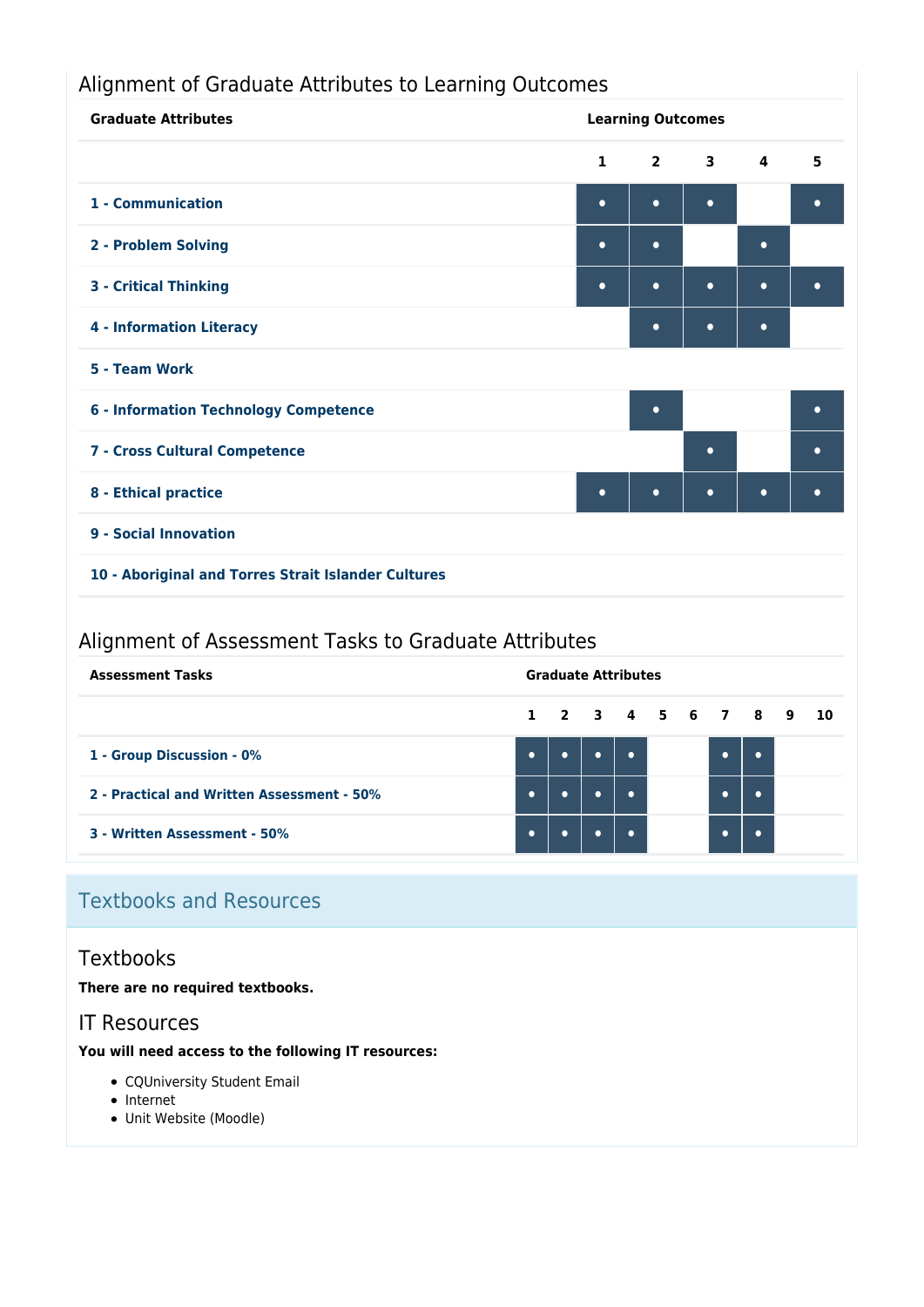# Referencing Style

All submissions for this unit must use the referencing style: <u>[Harvard \(author-date\)](https://delivery-cqucontenthub.stylelabs.cloud/api/public/content/harvard-referencing-style.pdf?v=306efe7e)</u> For further information, see the Assessment Tasks.

# Teaching Contacts

**David Skegg** Unit Coordinator [d.skegg@cqu.edu.au](mailto:d.skegg@cqu.edu.au) **Aldo Raineri** Unit Coordinator [a.raineri@cqu.edu.au](mailto:a.raineri@cqu.edu.au)

# **Schedule**

| Week 1 - 09 Mar 2020                                                                                                                                                                                                                                                                             |                                                                                                                                                                                                                                                                                                                               |                                                               |
|--------------------------------------------------------------------------------------------------------------------------------------------------------------------------------------------------------------------------------------------------------------------------------------------------|-------------------------------------------------------------------------------------------------------------------------------------------------------------------------------------------------------------------------------------------------------------------------------------------------------------------------------|---------------------------------------------------------------|
| <b>Module/Topic</b>                                                                                                                                                                                                                                                                              | Chapter                                                                                                                                                                                                                                                                                                                       | <b>Events and Submissions/Topic</b>                           |
| Video lecture - Introduction to the<br>Unit.<br>Introduction to the key concepts for<br>using OHSMS to support good safety<br>outcomes and a learning organisation:<br>• Systematic Accident Prevention and<br>OHS Management in complex<br>organisations.<br>• Continual Improvement processes. | Familiarise yourself with the contents<br>pages and read the Introduction of:<br>- AS/NZS ISO 45001:2018 (SA 2018).<br>- AS/NZS 4801:2001 (SA & SNZ 2001).<br>- HSG65: Managing Health and Safety<br>(HSE 2013).<br>- HaSPA OHS BoK Chapter 12.1 -<br>Systems.                                                                | Introduce yourself in the Moodle<br>General Discussion forum. |
| Week 2 - 16 Mar 2020                                                                                                                                                                                                                                                                             |                                                                                                                                                                                                                                                                                                                               |                                                               |
| <b>Module/Topic</b>                                                                                                                                                                                                                                                                              | Chapter                                                                                                                                                                                                                                                                                                                       | <b>Events and Submissions/Topic</b>                           |
| Video lecture - Plan for safety: know<br>what we need to manage.<br>• Hazards and Risk.<br>• Legal Obligations.                                                                                                                                                                                  | Complete familiarisation from Week 1<br>HSG65: Part 1.<br>HSG65: Part 2 - Risk Profiling.<br>HSG65: Part 3 Do - Profiling your<br>organisation's health and safety risks.<br>AS/NZS ISO 45001:2018 Part 4<br>Context of the Organisation.<br>AS/NZS ISO 45001:2018 Part 6.1<br>Actions to address risks and<br>opportunities. |                                                               |
| Week 3 - 23 Mar 2020                                                                                                                                                                                                                                                                             |                                                                                                                                                                                                                                                                                                                               |                                                               |
| <b>Module/Topic</b>                                                                                                                                                                                                                                                                              | Chapter                                                                                                                                                                                                                                                                                                                       | <b>Events and Submissions/Topic</b>                           |
| Video lecture - Plan for safety:<br>Planning Objectives.<br>Well conceived and implemented<br>plans achieve more than ad-hoc<br>actions.                                                                                                                                                         | HSG65: Part 2 Risk Profiling.<br>HSG65: Part 3 Plan.<br>AS/NZS ISO 45001:2018 Part 6.2<br>OH&S objectives and planning to<br>achieve them.<br>AS/NZS ISO 45001:2018 Part 8.1.3<br>Management of change.                                                                                                                       |                                                               |
| Week 4 - 30 Mar 2020                                                                                                                                                                                                                                                                             |                                                                                                                                                                                                                                                                                                                               |                                                               |
| <b>Module/Topic</b>                                                                                                                                                                                                                                                                              | Chapter                                                                                                                                                                                                                                                                                                                       | <b>Events and Submissions/Topic</b>                           |
| Video lecture - Do: Support for the<br>implementation of safety in an<br>organisation.<br>The Do phase is the implementation<br>and outcome of our planning. It is the<br>active safety action seen across the<br>organisation and at each job site.                                             | HSG65: Part 3 Do - Organising for<br>Health and Safety.<br>AS/NZS ISO 45001:2018 Part 5<br>Leadership and worker participation.<br>AS/NZS ISO 45001:2018 Part 7<br>Support.                                                                                                                                                   |                                                               |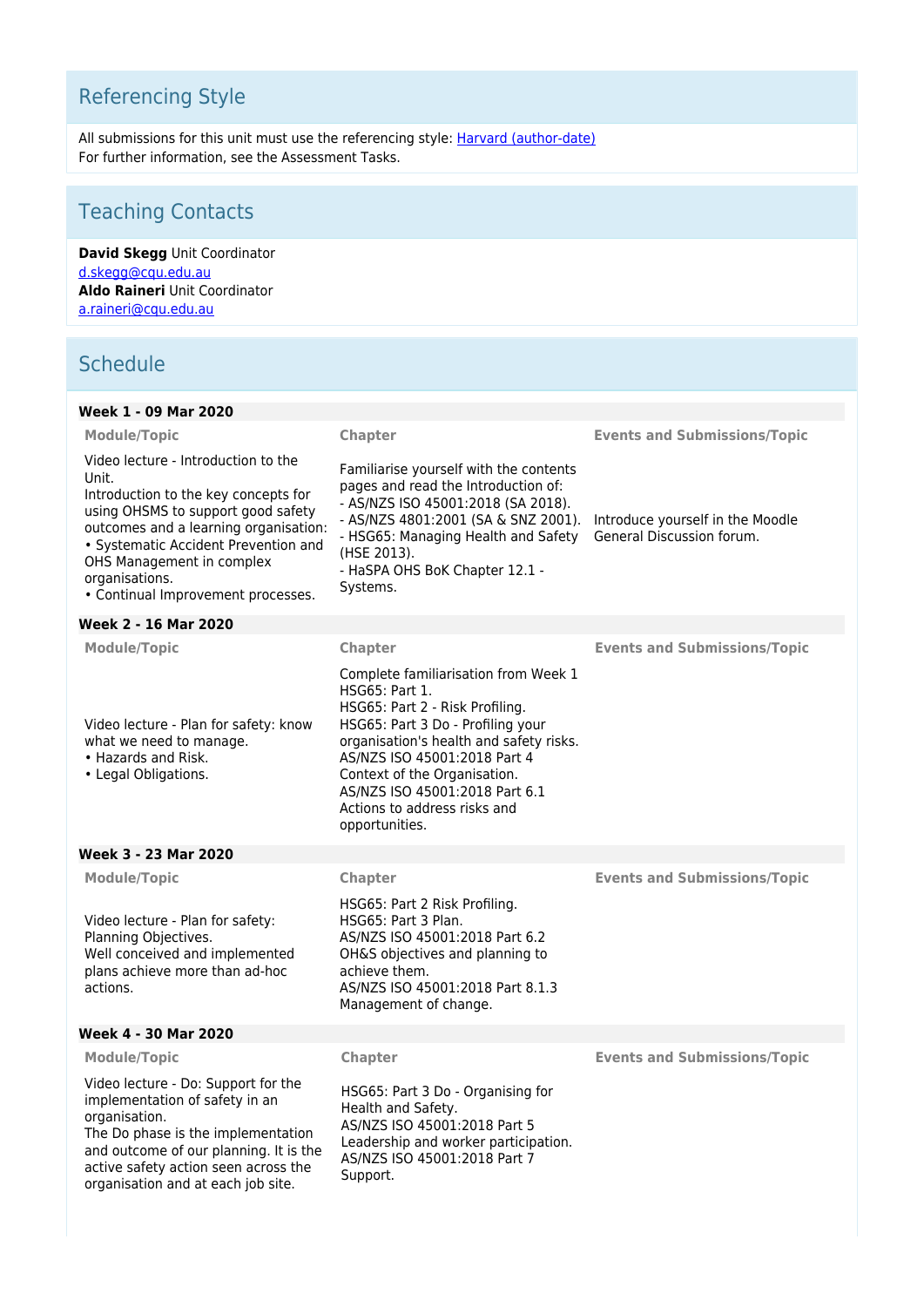| Week 5 - 06 Apr 2020                                                                                                                                                                                                                                                             |                                                                                                                                                                                             |                                                                                                                                 |
|----------------------------------------------------------------------------------------------------------------------------------------------------------------------------------------------------------------------------------------------------------------------------------|---------------------------------------------------------------------------------------------------------------------------------------------------------------------------------------------|---------------------------------------------------------------------------------------------------------------------------------|
| <b>Module/Topic</b>                                                                                                                                                                                                                                                              | <b>Chapter</b>                                                                                                                                                                              | <b>Events and Submissions/Topic</b>                                                                                             |
| Video lecture - Do: Implementing your<br>System.<br>Communication and Documentation of<br>your safety management system.                                                                                                                                                         | HSG65: Part 3 Do - Communication,<br>Implementing your plan.<br>AS/NZS ISO 45001:2018 Part 5.4<br>Consultation and participation of<br>workers.<br>AS/NZS ISO 45001:2018 Part 7<br>Support. | <b>Reflections on Safety System</b><br><b>Requirements - Needs Analysis</b><br>Due: Week 5 Monday (6 Apr 2020)<br>10:00 am AEST |
| Vacation Week - 13 Apr 2020                                                                                                                                                                                                                                                      |                                                                                                                                                                                             |                                                                                                                                 |
| <b>Module/Topic</b>                                                                                                                                                                                                                                                              | <b>Chapter</b>                                                                                                                                                                              | <b>Events and Submissions/Topic</b>                                                                                             |
| Vacation Week - independent study.                                                                                                                                                                                                                                               |                                                                                                                                                                                             |                                                                                                                                 |
| Week 6 - 20 Apr 2020                                                                                                                                                                                                                                                             |                                                                                                                                                                                             |                                                                                                                                 |
| <b>Module/Topic</b>                                                                                                                                                                                                                                                              | Chapter                                                                                                                                                                                     | <b>Events and Submissions/Topic</b>                                                                                             |
| Video lecture - Do: Operational<br>Planning and Control.<br>Whilst the Standards have relatively<br>little to say about this topic, the<br>achievement of operational planning<br>and control is a major (perhaps the<br>major) part of delivering safety for<br>each work site. | HSG65: Part 3 Do - Organising for<br>Health and Safety, Implementing your<br>plan.<br>AS/NZS ISO 45001:2018 Part 8.1<br>Operational Planning & Control.                                     |                                                                                                                                 |
| Week 7 - 27 Apr 2020                                                                                                                                                                                                                                                             |                                                                                                                                                                                             |                                                                                                                                 |
| <b>Module/Topic</b>                                                                                                                                                                                                                                                              | Chapter                                                                                                                                                                                     | <b>Events and Submissions/Topic</b>                                                                                             |
| Video lecture - Do: Emergency<br>Response.<br>Effective emergency response reduces AS/NZS ISO 45001:2018 Part 8.2<br>the consequences when things go<br>wrong.                                                                                                                   | HSG65: revisit Part 3 Do - Organising,<br>pp. 35-36.<br>Emergency Preparedness and<br>response.                                                                                             |                                                                                                                                 |
| Week 8 - 04 May 2020                                                                                                                                                                                                                                                             |                                                                                                                                                                                             |                                                                                                                                 |
| <b>Module/Topic</b>                                                                                                                                                                                                                                                              | Chapter                                                                                                                                                                                     | <b>Events and Submissions/Topic</b>                                                                                             |
| Video lecture - Check: Performance<br>Evaluation.<br>Not all plans are as effective as we<br>might hope - we need to monitor our<br>performance.                                                                                                                                 | HSG65: Part 3 Do - Check.<br>AS/NZS ISO 45001:2018 Part 9.1<br>Monitoring, measurement, analysis<br>and performance evaluation.                                                             | Safety Management System Due:<br>Week 8 Monday (4 May 2020) 10:00<br>am AEST                                                    |
| Week 9 - 11 May 2020                                                                                                                                                                                                                                                             |                                                                                                                                                                                             |                                                                                                                                 |
| <b>Module/Topic</b>                                                                                                                                                                                                                                                              | Chapter                                                                                                                                                                                     | <b>Events and Submissions/Topic</b>                                                                                             |
| Video lecture - Check: Audit.<br>Audits may be done in different ways<br>and are not the same as an inspection. audit.                                                                                                                                                           | HSG65: Part 3 Plan - Check.<br>AS/NZS ISO 45001: Part 9.2 Internal                                                                                                                          |                                                                                                                                 |
| Week 10 - 18 May 2020                                                                                                                                                                                                                                                            |                                                                                                                                                                                             |                                                                                                                                 |
| <b>Module/Topic</b>                                                                                                                                                                                                                                                              | Chapter                                                                                                                                                                                     | <b>Events and Submissions/Topic</b>                                                                                             |
| Video lecture - Check: Management<br>Review.<br>This requirement is an often<br>overlooked part of OHSMS but is<br>important in demonstrating<br>management commitment and in<br>developing our organisational<br>continual improvement actions.                                 | HSG65: Part 3 Act - Reviewing<br>Performance.<br>AS/NZS ISO 45001:2018 Part 9.3<br>Management Review.                                                                                       |                                                                                                                                 |
| Week 11 - 25 May 2020                                                                                                                                                                                                                                                            |                                                                                                                                                                                             |                                                                                                                                 |

**Module/Topic Chapter Events and Submissions/Topic**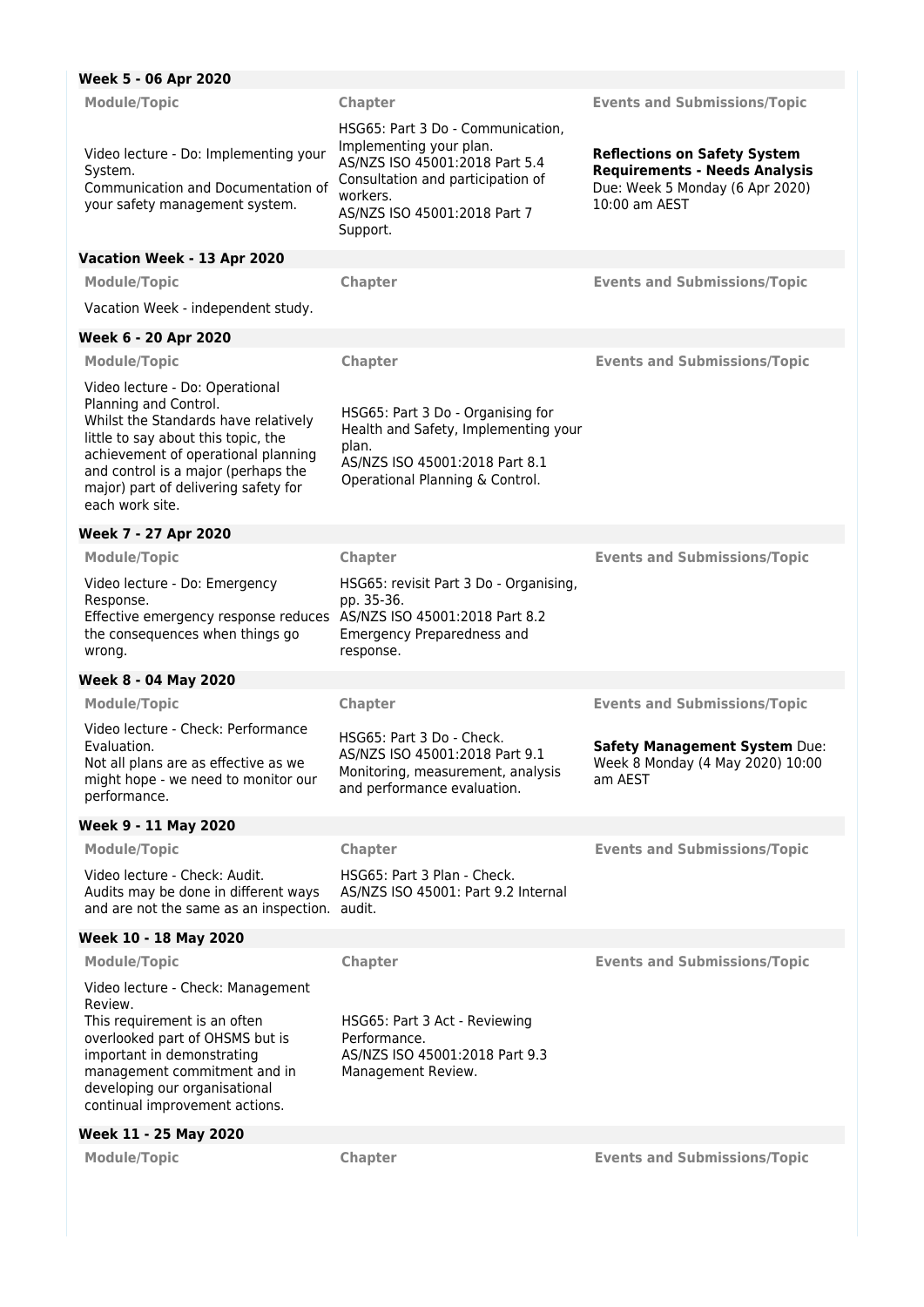| Video lecture - Act: Incident, non-<br>conformity, and corrective action.<br>How do we document non-<br>conformances and what do we do<br>about it. | HSG65: Part 3 Act - Reviewing<br>Performance.<br>AS/NZS ISO 45001:2018 Part 10<br>Improvement.     |                                                                                          |
|-----------------------------------------------------------------------------------------------------------------------------------------------------|----------------------------------------------------------------------------------------------------|------------------------------------------------------------------------------------------|
| Week 12 - 01 Jun 2020                                                                                                                               |                                                                                                    |                                                                                          |
| <b>Module/Topic</b>                                                                                                                                 | <b>Chapter</b>                                                                                     | <b>Events and Submissions/Topic</b>                                                      |
| Video lecture - Act: Continual<br>Improvement.<br>Becoming a learning organisation.                                                                 | HSG65: Part 3 Act - Learning Lessons.<br>AS/NZS ISO 45001:2018 Part 10.3<br>Continual Improvement. | <b>Audit and Management Review</b><br>Due: Week 12 Monday (1 June 2020)<br>10:00 am AEST |
| Review/Exam Week - 08 Jun 2020                                                                                                                      |                                                                                                    |                                                                                          |
| <b>Module/Topic</b>                                                                                                                                 | <b>Chapter</b>                                                                                     | <b>Events and Submissions/Topic</b>                                                      |
| <b>Exam Week - 15 Jun 2020</b>                                                                                                                      |                                                                                                    |                                                                                          |
| <b>Module/Topic</b>                                                                                                                                 | <b>Chapter</b>                                                                                     | <b>Events and Submissions/Topic</b>                                                      |

## Assessment Tasks

# 1 Reflections on Safety System Requirements - Needs Analysis

#### **Assessment Type**

Group Discussion

#### **Task Description**

This Assessment requires you to reflect on the safety systems needs for a given organisation. You will appraise and discuss the nature and risks of an organisation in order to determine its risk profile and the resources necessary for delivering a safe outcome. This needs analysis discussion is the basis for developing your safety management system in Assessment 2. Post your ideas on the following issues to the class discussion forum:

Post your ideas on the following issues to the class discussion forum:

- Summarise the benefits of a new AS/NZS ISO 45001:2018 compliant OHSMS
- Describe the business and management structure
- Identify the hazards and risks for key (i.e. higher risk) current business activities
- Identify the hazards and risks for key (i.e. higher risk) future business activities
- Identify the key safety legislation relating to the business activities

#### **Assessment Due Date**

Week 5 Monday (6 Apr 2020) 10:00 am AEST Your ideas will be discussed in the Moodle Discussion Forum.

#### **Return Date to Students**

Feedback will be provided within 3 weeks of submission.

#### **Weighting** Pass/Fail

#### **Minimum mark or grade**

To achieve a passing grade in this assessment, students must contribute meaningful ideas to the class discussion. Students must pass this assessment to pass this unit.

#### **Assessment Criteria**

- Summarises the benefits of a new ISO45001 compliant OHSMS
- Describes the business and management structure
- Identifies the hazards and risks for key (i.e. higher risk) current business activities
- Identifies the hazards and risks for key (i.e. higher risk) future business activities
- Identifies the key safety legislation relating to the business activities.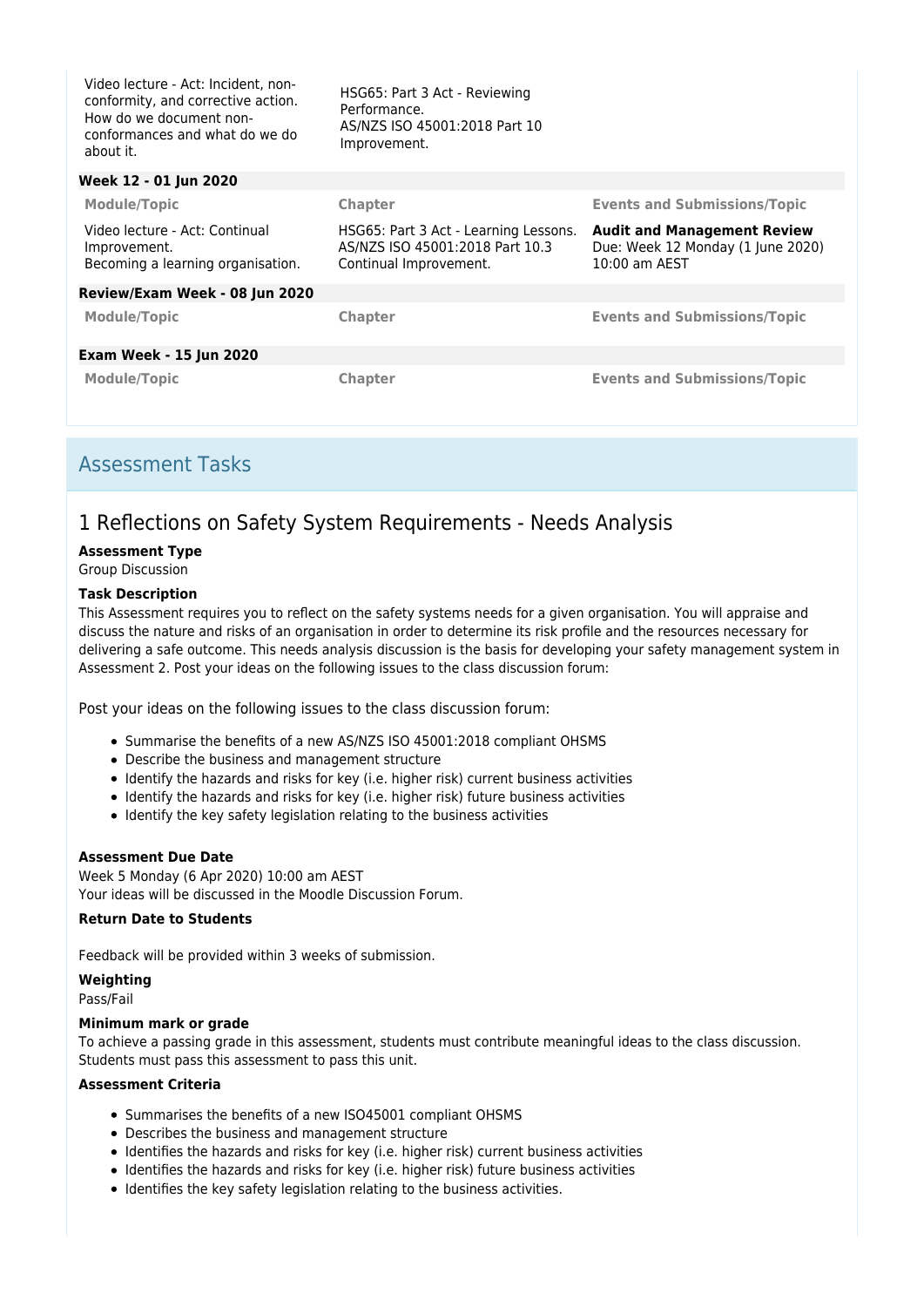#### **Referencing Style**

[Harvard \(author-date\)](https://delivery-cqucontenthub.stylelabs.cloud/api/public/content/harvard-referencing-style.pdf?v=306efe7e)

## **Submission**

Online

#### **Submission Instructions**

Post your ideas to the Moodle discussion forum.

#### **Learning Outcomes Assessed**

- Employ effective safety management principles across the whole spectrum of risks, including high consequence low probability situations.
- Develop and maintain an organisational health and safety management system.
- Analyse organisational performance against an established health and safety management system and safety plans.
- Evaluate the development, implementation and ongoing review of specific health and safety sub-systems that manage individual high-consequence hazards.
- Recognise and apply methods for ensuring that systems for managing health and safety are integrated effectively with all other critical systems and with relevant organisational operations, maintenance and production systems and documentation.

#### **Graduate Attributes**

- Communication
- Problem Solving
- Critical Thinking
- Information Literacy
- Cross Cultural Competence
- Ethical practice

# 2 Safety Management System

#### **Assessment Type**

Practical and Written Assessment

#### **Task Description**

This assessment provides you with an opportunity to develop an OHS Safety Management System (OHSMS) manual for a given small business. You will build on the needs analysis discussion conducted for Assessment 1 using the case study materials for the business and your further research.

Prepare an AS/NZS ISO 45001:2018 compliant OHSMS that describes the way the business will manage safety, an appended risk register and an OHS Policy. Construct the system in the context of the provided case study. Ensure that the main body of the OHSMS , while complete, complies with the recommended word length. Use Appendices where additional supporting detail is required. Use the learnings from the needs analysis discussion to ensure it addresses the key risks and/or risk activities identified for the business.

The suggested word length of the main body of the manual is 2000-2500 words. Use additional relevant appendices and tables as required (as these are not included in the word count). Use the CQUni Harvard style guide for all referencing.

#### **Assessment Due Date**

Week 8 Monday (4 May 2020) 10:00 am AEST Assignments are to be submitted through Moodle Turnitin in MS Word

#### **Return Date to Students**

Assessments will be returned within 3 weeks of the due date.

#### **Weighting**

50%

#### **Minimum mark or grade**

Students must pass this assessment to pass this unit.

#### **Assessment Criteria**

1. OHSMS manual that complies with the AS/NZS ISO 45001:2018 Plan-Do-Check-Act improvement cycle, is concise and addresses the business's current and future risks.

2. Evidence-based practice: in-text referencing and Reference list.

3. Professional business presentation.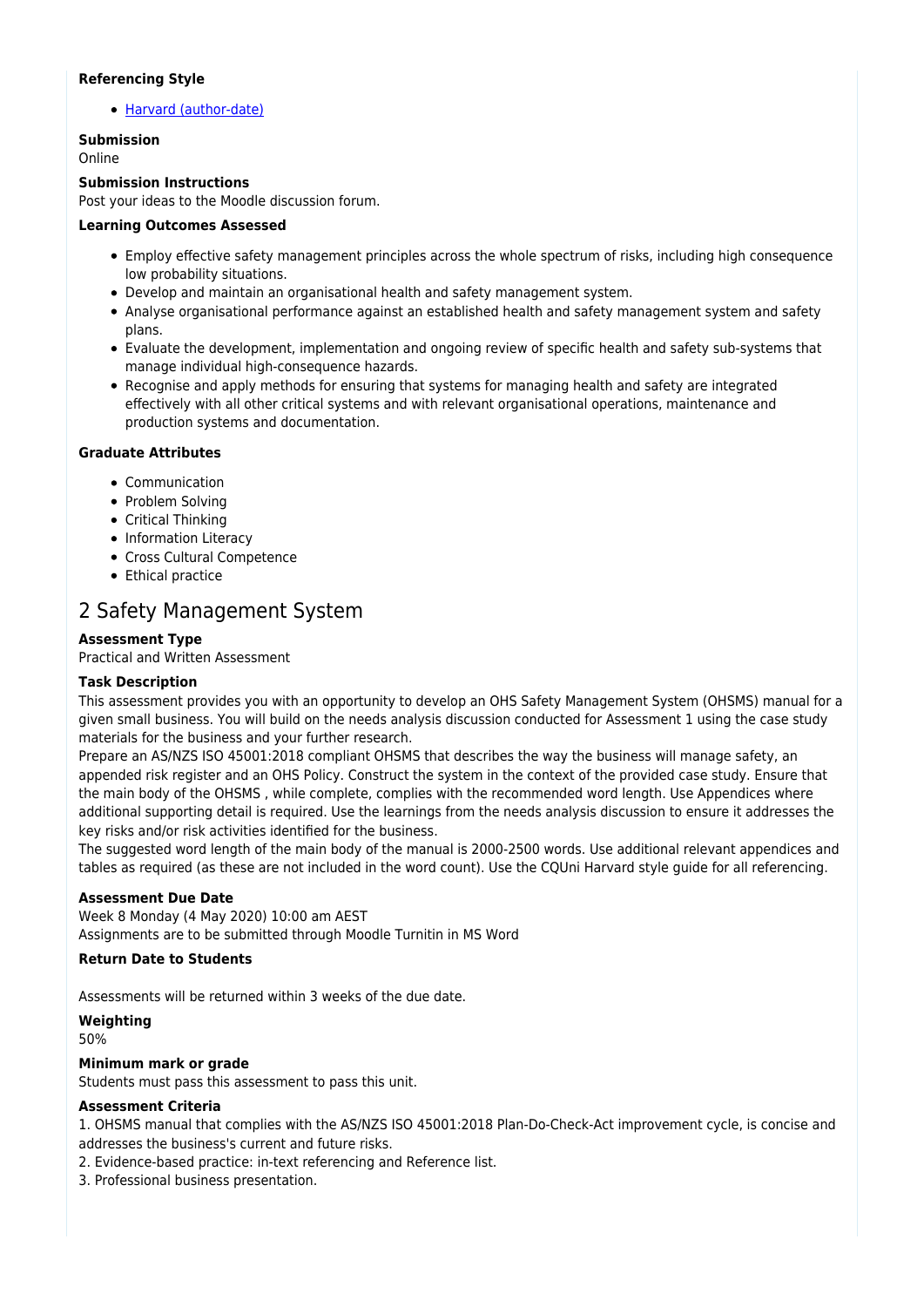#### **Referencing Style**

[Harvard \(author-date\)](https://delivery-cqucontenthub.stylelabs.cloud/api/public/content/harvard-referencing-style.pdf?v=306efe7e)

### **Submission**

Online

#### **Submission Instructions**

Assignments are to be submitted through Moodle in MS Word

#### **Learning Outcomes Assessed**

- Employ effective safety management principles across the whole spectrum of risks, including high consequence low probability situations.
- Develop and maintain an organisational health and safety management system.
- Recognise and apply methods for ensuring that systems for managing health and safety are integrated effectively with all other critical systems and with relevant organisational operations, maintenance and production systems and documentation.

#### **Graduate Attributes**

- Communication
- Problem Solving
- Critical Thinking
- Information Literacy
- Cross Cultural Competence
- Ethical practice

## 3 Audit and Management Review

#### **Assessment Type**

Written Assessment

#### **Task Description**

Checking of the safety management system implementation is generally completed in two parts; monitoring of the organisation's activities and management review of the organisation's performance against safety objectives. This assessment has two parts and is based upon the case study used for Assessment 2.

#### **Audit**

This task provides you with an opportunity to determine the process audit requirements for a specific scenario given to you in Moodle. There is the possibility that the prescribed event, or something similar, could happen in the future. You need to consider both the operational risk controls for the identified hazards related to the activity described and the enabling organisational controls from your Safety Management System (SMS).

Based upon your reflections on the needs analysis, SMS for the business and your research on risk controls for the subsystem of mobile plant, develop an audit tool for the activity given to you in Moodle:

- Your tool should be self-explanatory with an embedded description of the audit scoring criteria and a summary of the context in which the audit tool applies.
- The key to this assignment is to first determine the scope: what is meant by 'audit' (i.e. not an inspection) and then catalogue the auditable criteria in sufficient detail that an auditor or accident investigator using your tool will deliver a comprehensive audit.
- When developing your audit tool, remember to tailor it to the scenario and ensure the logical evidence-based practice for each criterion (auditable criteria, source reference for each criterion, space for auditor observation, auditor findings and auditor grading for each finding).
- Auditor grading should use the format of Comment, Observation, Minor non-conformance and Major nonconformance.
- There is no particular word limit for this assessment piece because the target is to be comprehensive in identifying the audit criteria and delivering a user-friendly audit tool. A tabulated format (use A3 if necessary) of say 3 pages is suggested.

#### **Management Review**

This section will provide you with the opportunity to develop your Management Review skills. Based upon your needs analysis, your SMS, your learnings from the audit tool developed, and the requirements for management review contained in AS/NZS ISO 45001:2018, write a report to management for their consideration. This review should outline the process followed, from the needs analysis, creation of a SMS, and the audit process. Document the issues and your recommendations for the relevant management review topics which may include:

Documents and data on the status of the business.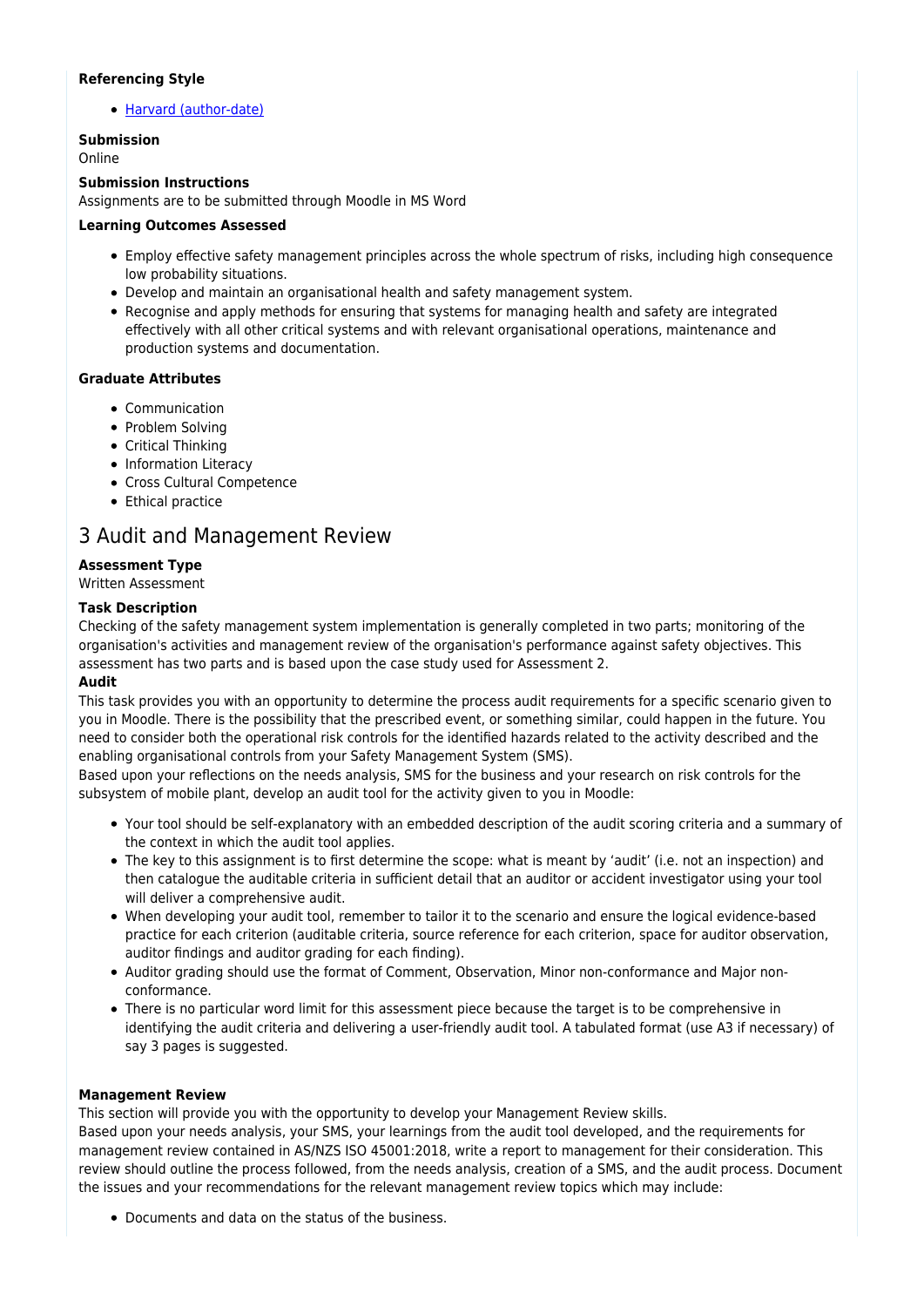- Key management review issues to watch out for.
- Key factors to be considered for sub-contractor management.
- Issues in organisational learning from failure.
- Key organisational change strategies.
- Your current AS/NZS ISO 45001:2018 rollout status within the business.
- A proposed improvement strategy for the business in the following year.

While there is no set length for this assignment piece, reports less than 1500 words or greater than 3000 words are unlikely to be successful. Use a formal report style and support your report with evidence-based practice. Further details for both parts will be provided in Moodle during the term.

#### **Assessment Due Date**

Week 12 Monday (1 June 2020) 10:00 am AEST The audit and the report to management are to be submitted at the same time

#### **Return Date to Students**

Assignments will be returned within 3 weeks of the due date.

#### **Weighting**

50%

#### **Minimum mark or grade**

Students must pass this assessment to pass this unit.

#### **Assessment Criteria**

Audit:

- Self-explanatory user-friendly audit tool that is tailored to the scenario.
- Catalogue of auditable criteria in sufficient detail that an auditor or accident investigator using your tool will deliver a comprehensive audit of workplace and OHSMS risk controls.
- Logical evidence-based practice for each criterion (auditable criteria, source reference for each criterion, space for auditor observation, auditor findings and, auditor grading for each finding).
- Grading format of Comment, Observation, Minor non-conformance and Major non-conformance.
- Evidence-based practice supporting the delivery of each learning outcome.

#### Management Review Report:

- Documents the issues and your recommendations for each of the relevant management review topics, as required by the case study and the AS/NZS ISO 45001:2018 Standard.
- Supports the report with evidence-based practice.
- Formal report that is suitable for submission to a board of directors.

#### **Referencing Style**

[Harvard \(author-date\)](https://delivery-cqucontenthub.stylelabs.cloud/api/public/content/harvard-referencing-style.pdf?v=306efe7e)

#### **Submission**

Online

#### **Submission Instructions**

Assignments are to be submitted through Moodle in MS Word

#### **Learning Outcomes Assessed**

- Employ effective safety management principles across the whole spectrum of risks, including high consequence low probability situations.
- Analyse organisational performance against an established health and safety management system and safety plans.
- Evaluate the development, implementation and ongoing review of specific health and safety sub-systems that manage individual high-consequence hazards.
- Recognise and apply methods for ensuring that systems for managing health and safety are integrated effectively with all other critical systems and with relevant organisational operations, maintenance and production systems and documentation.

#### **Graduate Attributes**

- Communication
- Problem Solving
- Critical Thinking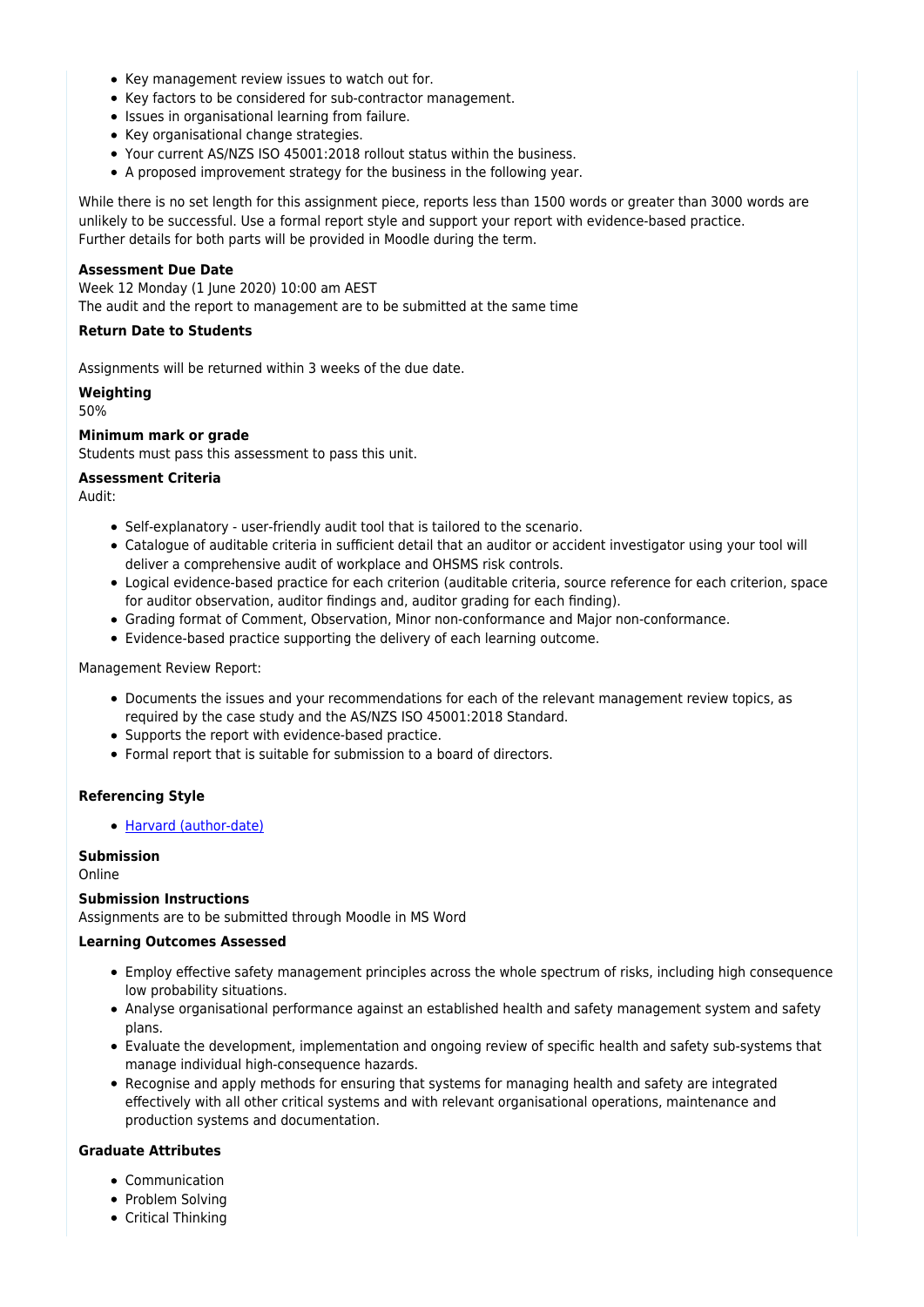- Information Literacy
- Cross Cultural Competence
- Ethical practice

# Academic Integrity Statement

As a CQUniversity student you are expected to act honestly in all aspects of your academic work.

Any assessable work undertaken or submitted for review or assessment must be your own work. Assessable work is any type of work you do to meet the assessment requirements in the unit, including draft work submitted for review and feedback and final work to be assessed.

When you use the ideas, words or data of others in your assessment, you must thoroughly and clearly acknowledge the source of this information by using the correct referencing style for your unit. Using others' work without proper acknowledgement may be considered a form of intellectual dishonesty.

Participating honestly, respectfully, responsibly, and fairly in your university study ensures the CQUniversity qualification you earn will be valued as a true indication of your individual academic achievement and will continue to receive the respect and recognition it deserves.

As a student, you are responsible for reading and following CQUniversity's policies, including the **[Student Academic](https://www.cqu.edu.au/policy/sharepoint-document-download?file_uri={BE8380F3-F86D-4C55-AC0D-84A81EAFD6A2}/Student%20Academic%20Integrity%20Policy%20and%20Procedure%20(formerly%20known%20as%20the%20Academic%20Misconduct%20Procedure).pdf) [Integrity Policy and Procedure](https://www.cqu.edu.au/policy/sharepoint-document-download?file_uri={BE8380F3-F86D-4C55-AC0D-84A81EAFD6A2}/Student%20Academic%20Integrity%20Policy%20and%20Procedure%20(formerly%20known%20as%20the%20Academic%20Misconduct%20Procedure).pdf)**. This policy sets out CQUniversity's expectations of you to act with integrity, examples of academic integrity breaches to avoid, the processes used to address alleged breaches of academic integrity, and potential penalties.

#### **What is a breach of academic integrity?**

A breach of academic integrity includes but is not limited to plagiarism, self-plagiarism, collusion, cheating, contract cheating, and academic misconduct. The Student Academic Integrity Policy and Procedure defines what these terms mean and gives examples.

#### **Why is academic integrity important?**

A breach of academic integrity may result in one or more penalties, including suspension or even expulsion from the University. It can also have negative implications for student visas and future enrolment at CQUniversity or elsewhere. Students who engage in contract cheating also risk being blackmailed by contract cheating services.

#### **Where can I get assistance?**

For academic advice and guidance, the **Academic Learning Centre (ALC)** can support you in becoming confident in completing assessments with integrity and of high standard.

**What can you do to act with integrity?**